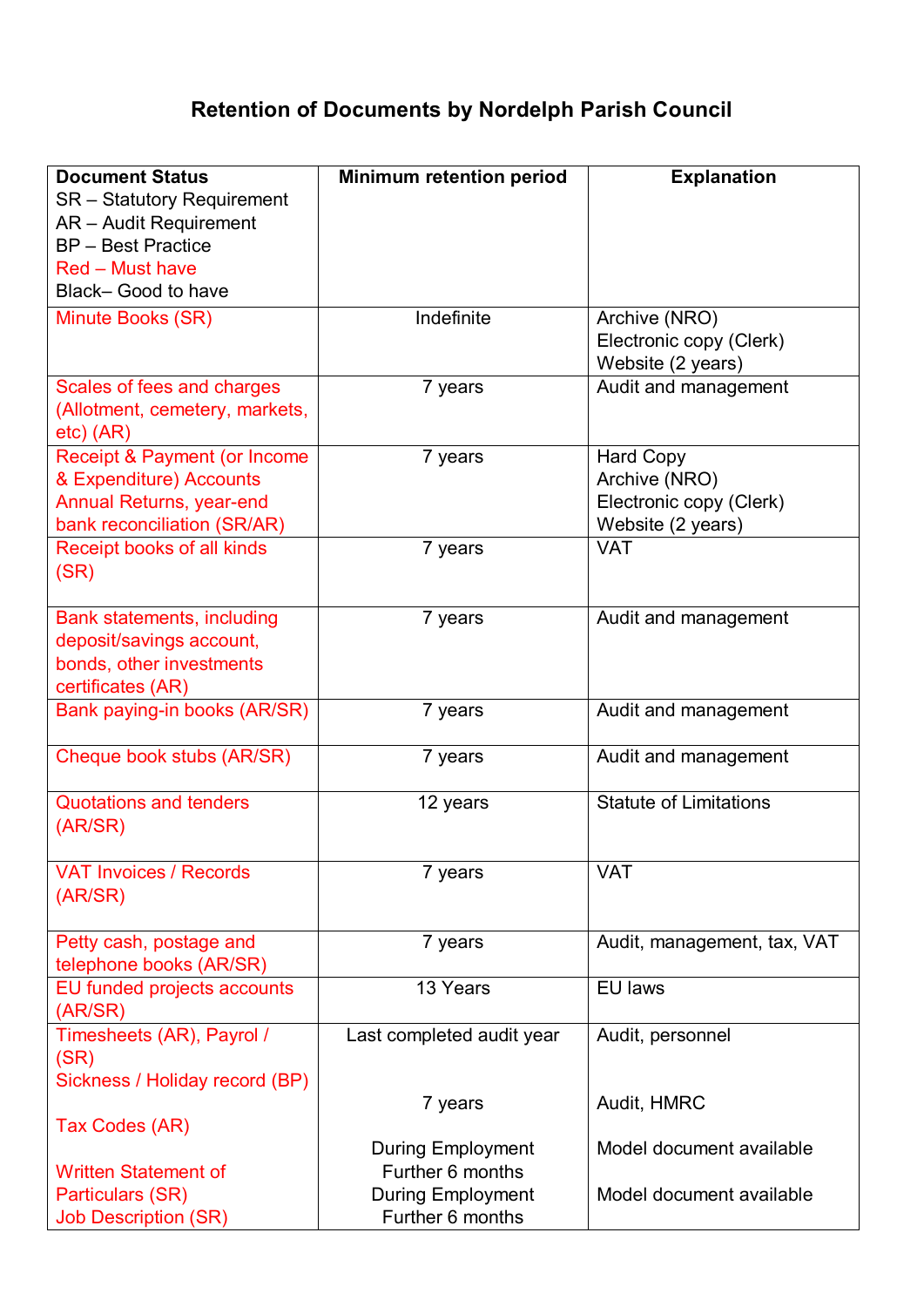| <b>Completed Job Application</b>        | 6 months advisory               | Post interview queries        |
|-----------------------------------------|---------------------------------|-------------------------------|
| forms (BP)<br><b>Document Status</b>    | <b>Minimum retention period</b> | <b>Explanation</b>            |
| <b>SR</b> - Statutory Requirement       |                                 |                               |
| AR - Audit Requirement                  |                                 |                               |
| <b>BP</b> - Best Practice               |                                 |                               |
| <b>Red – Must have</b>                  |                                 |                               |
|                                         |                                 |                               |
| Black- Good to have                     |                                 |                               |
| <b>Wages books (SR/AR)</b>              | 7 years                         | Superannuation                |
| Insurance policies (AR)                 | 7 years                         | Audit and management          |
| <b>Employers Liability Certificates</b> | 40 years                        |                               |
| (SR/AR)                                 |                                 |                               |
| Title deeds, leases,                    | Indefinite                      | Audit and management          |
| agreements, contracts                   |                                 |                               |
| (SR/AR)                                 |                                 | <b>Historical</b>             |
| Incl. Charter Deeds for a               |                                 |                               |
| <b>Market</b>                           |                                 |                               |
| Members allowance register-             | 7 years                         | <b>HMRC Tax</b>               |
| where applicable (SR/AR)                |                                 |                               |
| For halls, centres and                  |                                 |                               |
| recreation grounds and other            |                                 |                               |
| income such as grazing                  |                                 |                               |
| licences, moorings, car park            |                                 |                               |
| receipts (AR)                           |                                 |                               |
| - Application to hire                   | 7 years                         | Audit and management          |
| - Lettings diaries                      |                                 | <b>VAT</b>                    |
| - Copies of bills to hirers             |                                 |                               |
| - Record of tickets issued              | 20 years                        | Insurance purposes (must be   |
| - Inspections incl. Professional        |                                 | retained in the event of any  |
| <b>Inspections</b>                      | 20 years                        | public liability claims being |
| - Contractors Public Liability          |                                 | made)                         |
| <b>Certificates</b>                     |                                 |                               |
| For allotments                          | Indefinite                      | Audit and management          |
| Register and plans (SR)                 |                                 | NRO (after 10 years)          |
| For burial grounds (SR)                 |                                 |                               |
| - Register of fees collected            |                                 |                               |
| - Register of burials                   |                                 |                               |
| - Register of purchased                 |                                 |                               |
| graves                                  |                                 |                               |
| - Register/plan of grave                |                                 |                               |
| spaces                                  |                                 | <b>Cemeteries Orders</b>      |
| - Register of memorials                 | Indefinite                      | <b>Cremations Regulations</b> |
| - Applications for internment           |                                 | (to be retained by the Clerk) |
| - Applications for right to             |                                 |                               |
| erect                                   |                                 |                               |
| memorials                               |                                 |                               |
| - Disposal certificates                 |                                 |                               |
| - Copy certificates of grant of         |                                 |                               |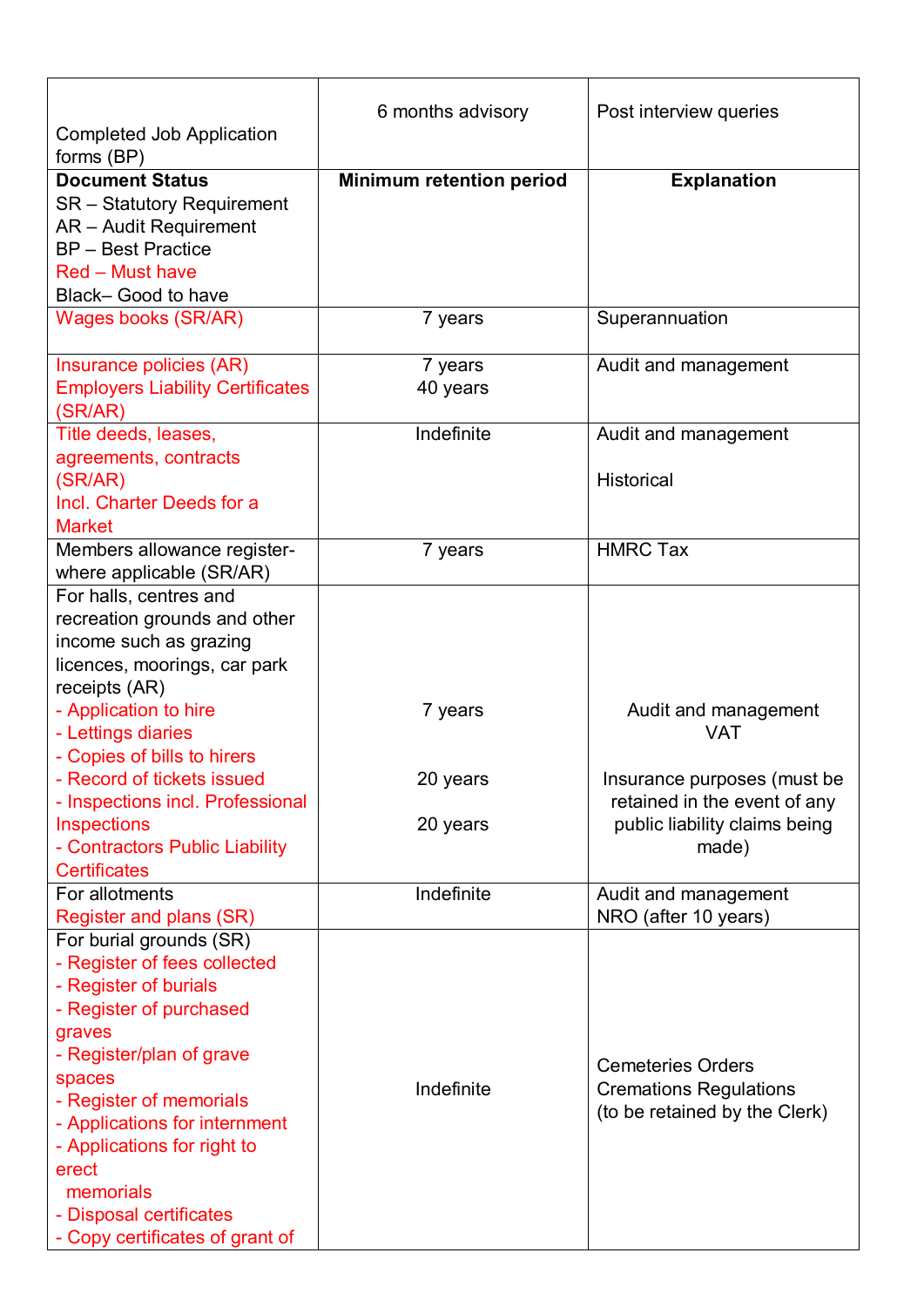| exclusive right of burial<br>- Rules and Regulations                                                                |                         |                      |
|---------------------------------------------------------------------------------------------------------------------|-------------------------|----------------------|
| <b>For Markets</b><br>- Rules and Regulations (AR)<br>- Price list for Traders(AR)<br>- Casual Stall fees list (AR) | 7 years                 | Audit and management |
| - Market Policy (BP)                                                                                                | Retain current document |                      |

| <b>Policies and procedural documents</b> |                         |  |  |  |
|------------------------------------------|-------------------------|--|--|--|
| Action Plan (BP)                         | Retain until reviewed / |  |  |  |
| Allotment Policy (BP)                    | renewed                 |  |  |  |
| <b>Asset Register (AR/SR)</b>            |                         |  |  |  |
| Code of Conduct (SR)                     |                         |  |  |  |
| Complaints Policy (BP)                   |                         |  |  |  |
| <b>Committee Terms of</b>                |                         |  |  |  |
| Reference (SR)                           |                         |  |  |  |
| Data Protection Policy (SR)              |                         |  |  |  |
| Emergency Plan (BP)                      |                         |  |  |  |
| Expenses Policy (BP)                     |                         |  |  |  |
| <b>Equality Policy (SR)</b>              |                         |  |  |  |
| <b>Financial Regulations (SR)</b>        |                         |  |  |  |
| <b>Family Friendly Policy (BP)</b>       |                         |  |  |  |
| <b>Grant Awarding Policy (BP)</b>        |                         |  |  |  |
| <b>Grievance and Disciplinary</b>        |                         |  |  |  |
| Policy (BP)                              |                         |  |  |  |
| Health & Safety Policy (BP or            |                         |  |  |  |
| SR for 5 or more employees)              |                         |  |  |  |
| <b>Insurance Policy (SR)</b>             |                         |  |  |  |
| Interests Forms (SR)                     |                         |  |  |  |
| List of Cllr attendance (BP)             |                         |  |  |  |
| Lone Workers Policy (BP)                 |                         |  |  |  |
| <b>Members Allowance Policy</b>          |                         |  |  |  |
| (BP)                                     |                         |  |  |  |
| <b>Openness Policy or Statement</b>      |                         |  |  |  |
| (SR)                                     |                         |  |  |  |
| <b>Pension Policy (SR)</b>               |                         |  |  |  |
| Planning Register (BP)                   |                         |  |  |  |
| Planning Policy (BP)                     |                         |  |  |  |
| <b>Privacy Statements (where</b>         |                         |  |  |  |
| requirement to be identifiable)          |                         |  |  |  |
| (SR)                                     |                         |  |  |  |
| <b>Risk Management</b>                   |                         |  |  |  |
| Policy/Schedule (SR/AR)                  |                         |  |  |  |
| <b>Record of Grants Awarded</b>          |                         |  |  |  |
| (SR/AR)                                  |                         |  |  |  |
| <b>Record of Borrowings (AR)</b>         |                         |  |  |  |
| <b>Recruitment Policy (BP)</b>           |                         |  |  |  |
| <b>Retirement Policy (BP)</b>            |                         |  |  |  |